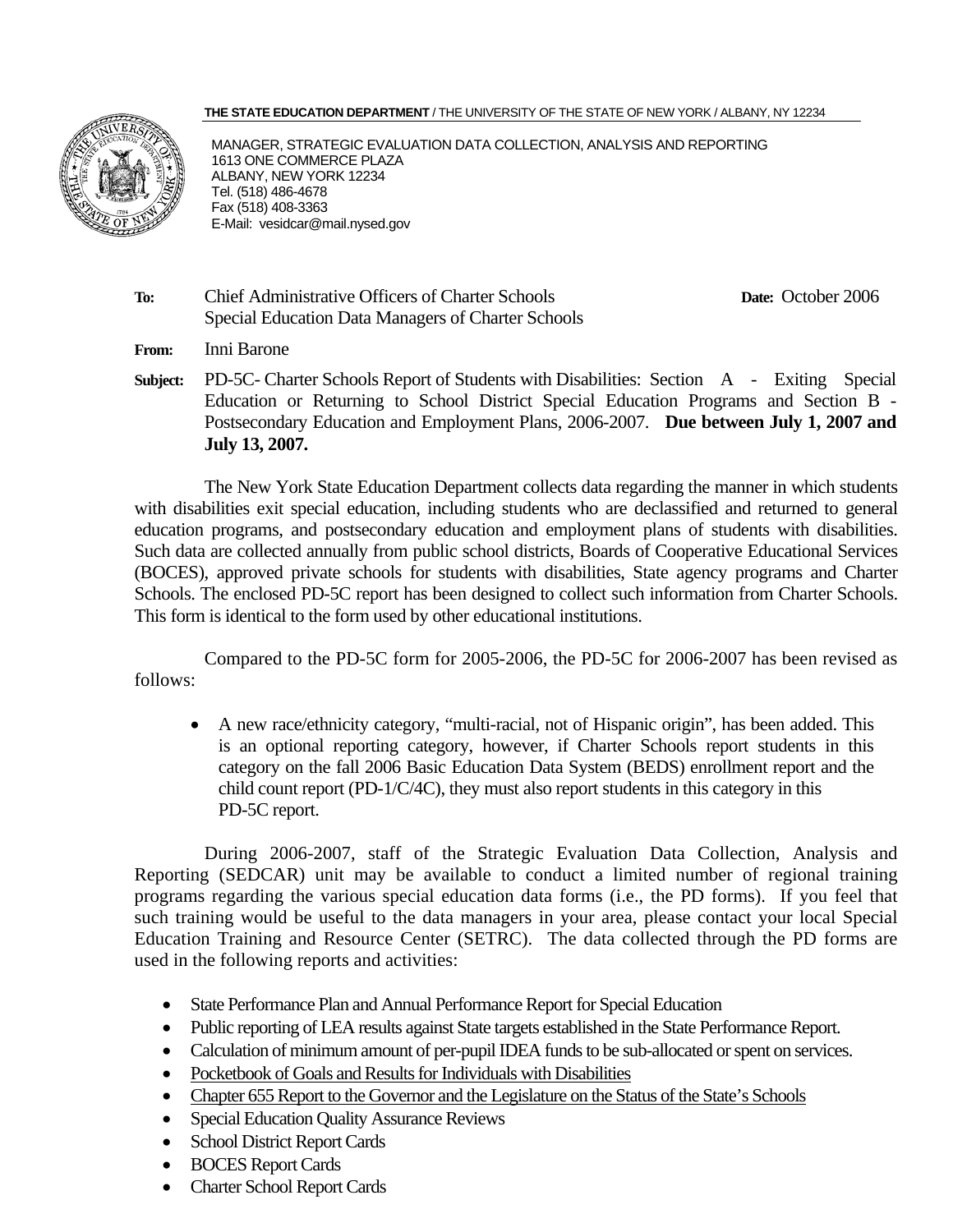- Calculations to identify instances of possible race/ethnicity disproportionality
- Other reports required by State or federal statutes
- Evaluation of programs and policies

If you have any questions or are in need of assistance in completing this report, please contact SEDCAR by using the contact information provided in the letterhead. Thank you.

Attachment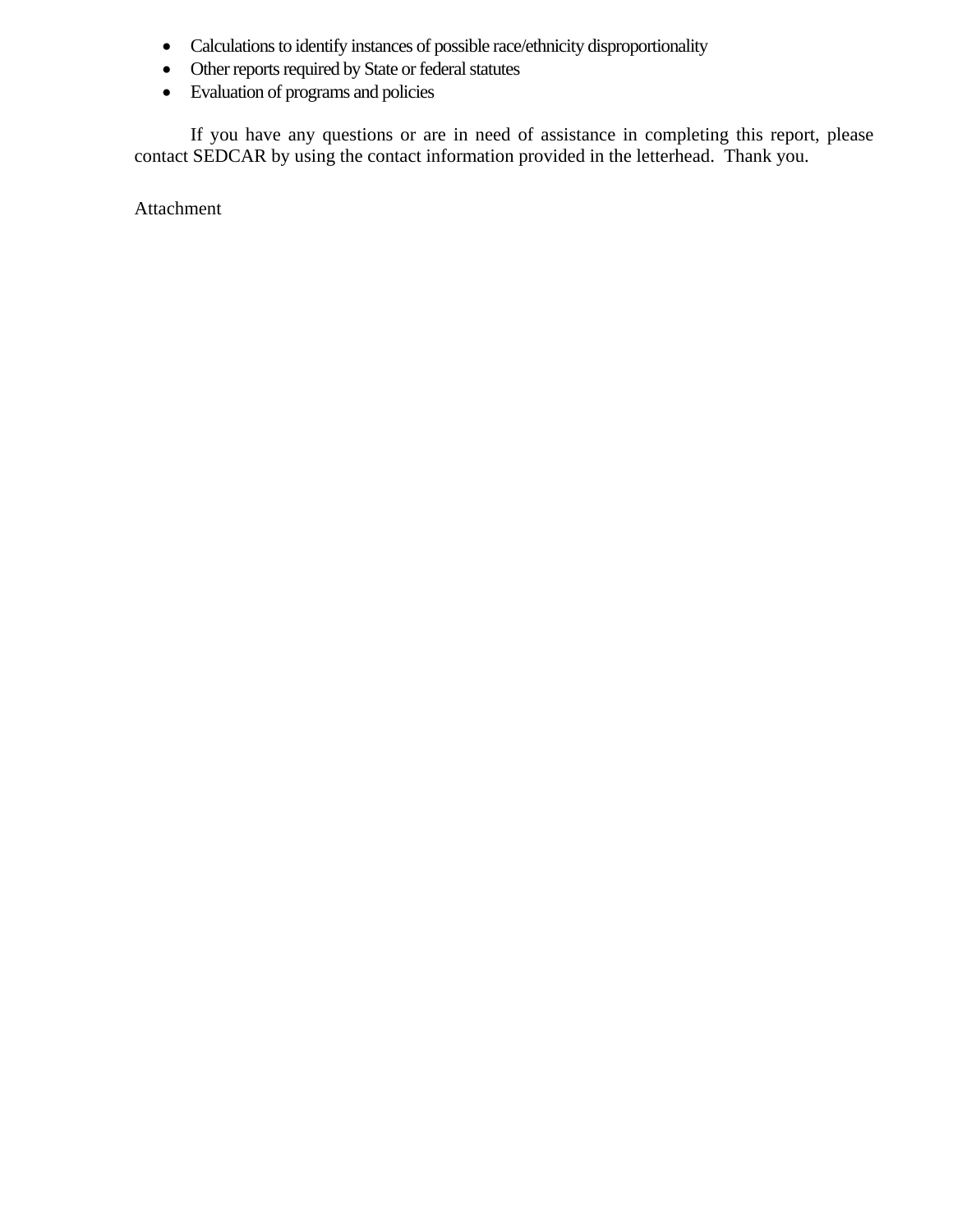The University of the State of New York THE STATE EDUCATION DEPARTMENT Office of Vocational and Educational Services for Individuals with Disabilities (VESID) Strategic Evaluation Data Collection, Analysis and Reporting One Commerce Plaza - Room 1613 — Albany, NY 12234-0001

#### **PD-5C - Charter Schools Report of Students with Disabilities:**

**Section A: Exiting Special Education or Returning to School District Special Education Programs Section B: Postsecondary Education and Employment Plans** 

**July 1, 2006 to June 30, 2007** 

| reference and audit purposes. The required retention period ends June 30, 2014.<br>3. Carefully read the Instructions and Definitions on the following pages. | 2. Retain one copy (and supporting documentation) in your program files for |
|---------------------------------------------------------------------------------------------------------------------------------------------------------------|-----------------------------------------------------------------------------|
| 4. If you have questions about this report, please call (518) 486-4678 or e-mail your<br>questions to vesidcar@mail.nysed.gov                                 |                                                                             |

Check this box if no students exited special education or returned to school district programs (including students declassified) between the ages of 4 and 21 within the report period.

*Note*: If this box is checked, please complete this page only and return it to the address at the top of this page.

| <b>Program Information</b><br>(Enter 12-digit SED Code Below) |  |  |  |  |  |  |  |  |  |  |  |  |  |  |  |  |
|---------------------------------------------------------------|--|--|--|--|--|--|--|--|--|--|--|--|--|--|--|--|
|                                                               |  |  |  |  |  |  |  |  |  |  |  |  |  |  |  |  |
|                                                               |  |  |  |  |  |  |  |  |  |  |  |  |  |  |  |  |
| <b>CHARTER SCHOOL NAME</b>                                    |  |  |  |  |  |  |  |  |  |  |  |  |  |  |  |  |
| <b>ADDRESS</b>                                                |  |  |  |  |  |  |  |  |  |  |  |  |  |  |  |  |
|                                                               |  |  |  |  |  |  |  |  |  |  |  |  |  |  |  |  |
|                                                               |  |  |  |  |  |  |  |  |  |  |  |  |  |  |  |  |

| <b>Contact Person Information*</b> |            |  |  |  |  |  |  |  |  |
|------------------------------------|------------|--|--|--|--|--|--|--|--|
| <b>NAME</b>                        |            |  |  |  |  |  |  |  |  |
| <b>TITLE</b>                       |            |  |  |  |  |  |  |  |  |
| <b>TELEPHONE</b>                   | <b>FAX</b> |  |  |  |  |  |  |  |  |
| <b>E-MAIL ADDRESS</b>              |            |  |  |  |  |  |  |  |  |

\*All correspondence from SEDCAR will be directed to the contact person identified in the PD web based data entry system at http://pd.nysed.gov. Please keep the contact person information current, including the e-mail address as most communication will occur via email.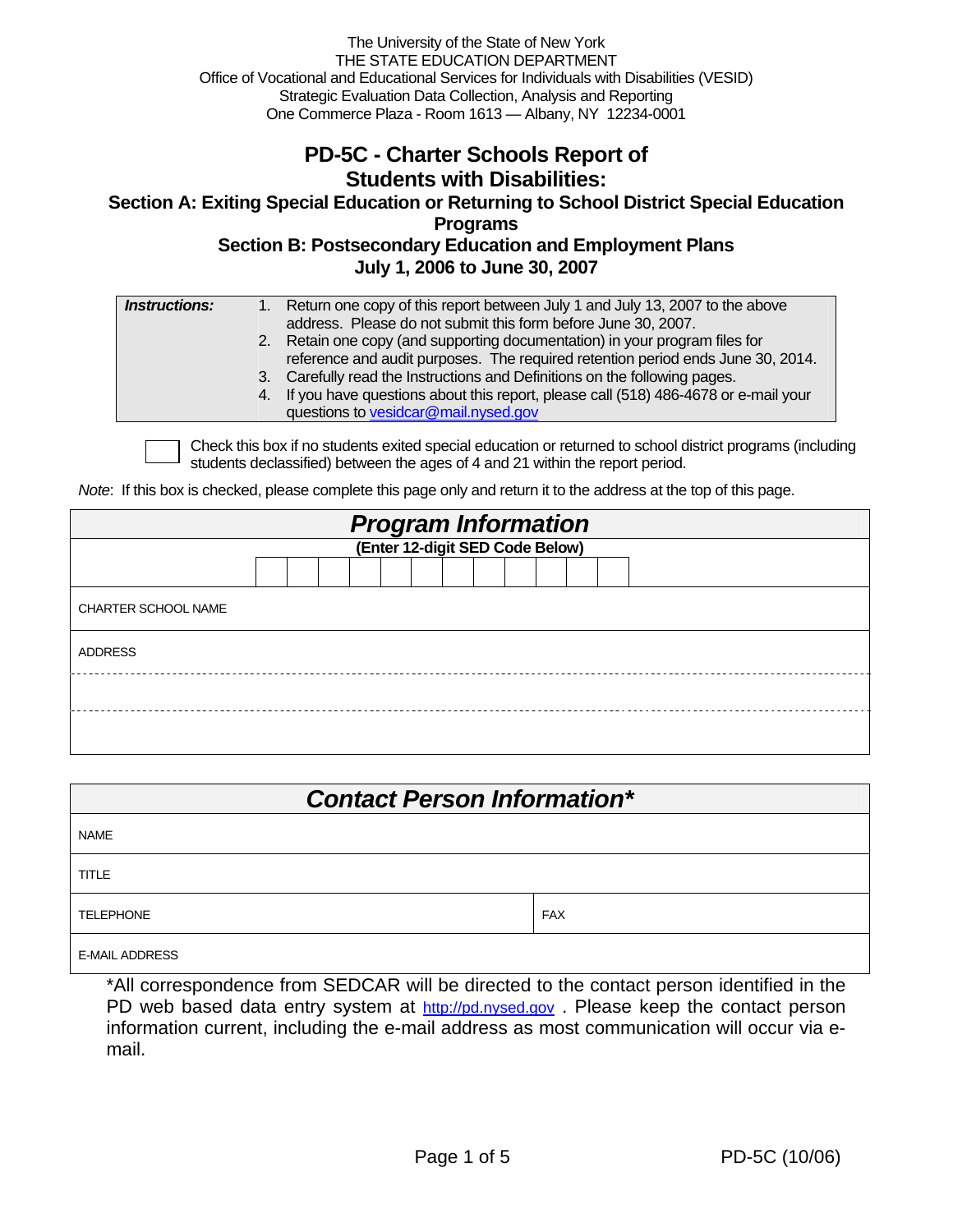### **Definitions and Instructions for Completing the PD-5C Report**

- 1. This report should be completed in consultation with school districts of residence personnel to confirm the exit status of students with disabilities who were enrolled in your school and provided special education services and who left your school during the reporting period.
- 2. In Section A, Table 1, Column A, Line 7, report the number of students, ages 4-13 who were declassified. In Column A, Line 9, report the number of school-age students, ages 4-13, who were returned to school district special education programs. In Section A, Table 1, Columns B-I, report the number of school-age students (ages 14-21) who exited special education through the basis listed. In Section B, report the postsecondary education and employment plans of students with disabilities who have completed their program or dropped out.
- 3. The total number of students with disabilities for each exit category in Section B must equal the total number of such students reported in Table 1 of Section A.
- 4. The total number of students for whom race/ethnicity is provided in Section A, Table 1, Columns K-P must equal the total number of students reported in Column I of the same table.
- 5. Wherever data are requested by student age, the age should be reported as of December 1, 2006 (e.g., a student who is 14 years and 10 months of age on December 1, 2006, should be reported as age 14).
- 6. When reporting race/ethnicity of students, report the number that appear to belong, identify with, or are regarded in the community as belonging to each race/ethnic group. Please report the race/ethnicity of students with disabilities consistently on all Department data collection instruments and consistently with how resident school districts report the race/ethnicity of such students on all Department data collection instruments. Each student should be counted once, in one of the following categories:

**American Indian/Alaskan Native:** A person having origins in any of the original peoples of North and South America (including Central America) and who maintains tribal affiliation or community attachment.

**Asian or Pacific Islander:** A person having origins in any of the original peoples of the Far East, Southeast Asia, the Indian subcontinent, or the Pacific Islands, including, for example, Cambodia, China, India, Japan, Korea, Malaysia, Pakistan, the Philippine Islands, Thailand, and Vietnam. The Pacific Islands include Hawaii, Guam, and Samoa.

**Black or African American (not of Hispanic origin):** A person having origins in any of the Black racial groups of Africa.

**Hispanic or Latino:** A person of Cuban, Mexican, Puerto Rican, South or Central American, or other Spanish culture or origin, regardless of race.

**White (not of Hispanic origin):** A person having origins in any of the original peoples of Europe, the Middle East, or North Africa.

**Multi-Racial (not of Hispanic origin):** This is not a required reporting category, however, if schools report students in this category on the fall 2006 BEDS enrollment report and the child count report (PD-IC/4C, they must report students in the same category in this report. The definition of this category is, a person having origins in two or more of the categories of people classified as American Indian or Alaska Native, Black or African American (not of Hispanic Origin), Asian or Pacific Islander, or White (not of Hispanic Origin). Note: Any person of Hispanic of Latino origin, in whole or in part, should be reported as Hispanic or Latino.

- 7. In general, exiting students with disabilities should be reported once, with few exceptions. The following examples are provided for purposes of clarification.
	- A student who is declassified and returned to general education several times, should be reported once each year that he or she is returned to general education on Line 7 of Table 1, on page 5.
	- A student who receives a local diploma with a Regents endorsement should be reported in either Line 1 (Regents Diploma with Advanced Designation and/or Honors) or Line 2 (Regents Diploma-Regular) on page 5, Table 1.
	- A student, who previously received an IEP Diploma or Local Certificate, has continued in the special education program and does not receive a higher diploma should **NOT** be reported again.
	- A student who previously received an IEP Diploma or Local Certificate has continued in their special education program and received a Regents, Local or High School Equivalency (HSE) Diploma, should be included in the count for the given diploma (Lines 1-4) on page 5, Table 1.
	- A student who previously dropped out of school, re-entered this program, and received a diploma should be reported in the count for the given diploma (Lines 1-5) on page 5, Table 1. If, however, the same student dropped out again, in a different school year, without receiving a diploma or certificate, the student should not be reported again.
- 7. If you have any questions or are in need of assistance in completing this report, please contact the Strategic Evaluation Data Collection, Analysis and Reporting Unit by telephoning (518) 486-4678, or e-mail your questions to vesidcar@mail.nysed.gov.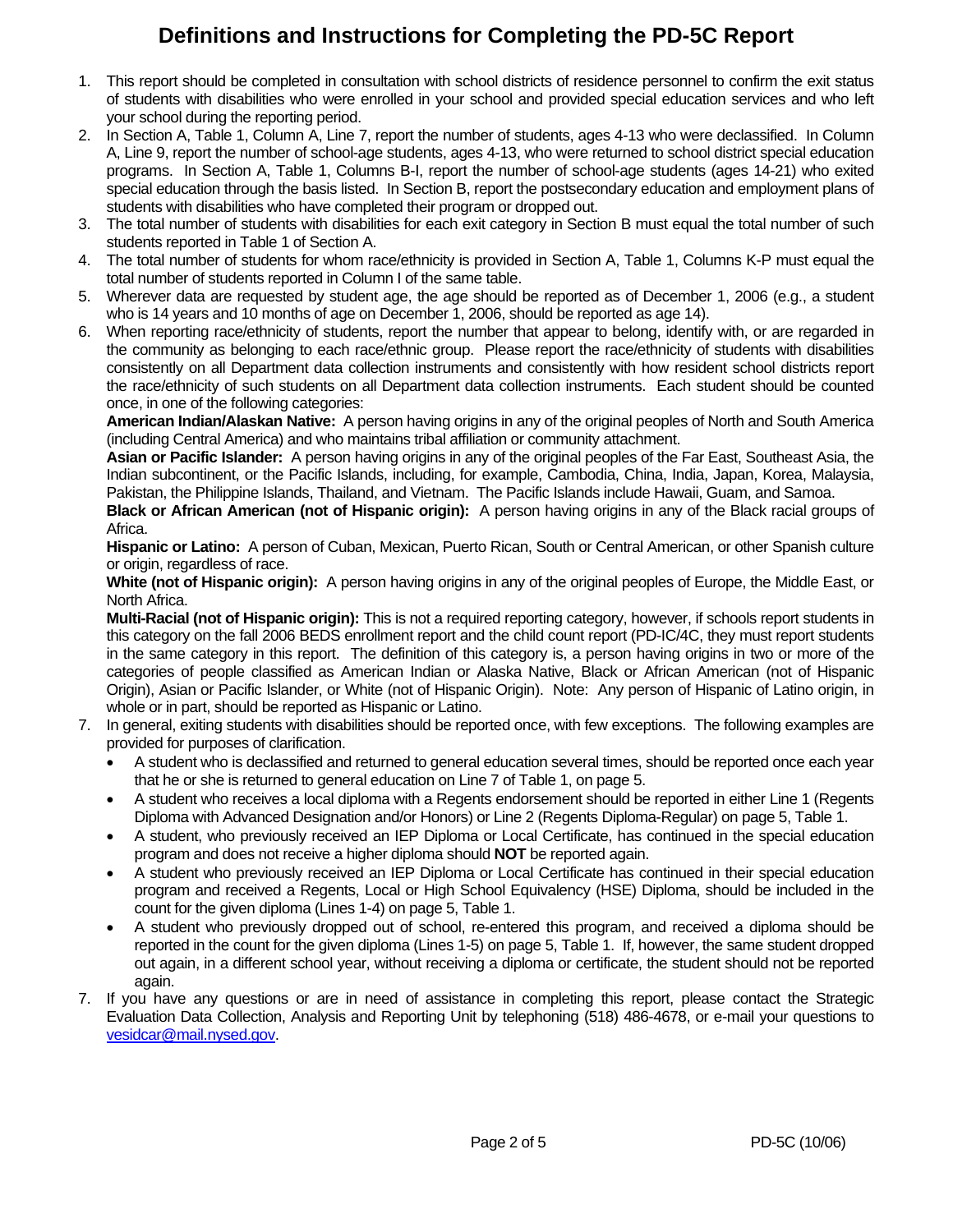# **Section A, Table 1 Definitions**

| <b>Item</b>                                                                    | <b>Definition</b>                                                                                                                                           |
|--------------------------------------------------------------------------------|-------------------------------------------------------------------------------------------------------------------------------------------------------------|
| <b>Regents Diploma with Advanced</b>                                           | high school diploma with the Regents<br>Students who received a                                                                                             |
| Designation and/or Honors (Section A,                                          | endorsement with Advanced Designation and/or Honors. See 8NYCRR                                                                                             |
| Table 1, Line 1, on page 4)                                                    | 100.5 for diploma requirements.                                                                                                                             |
| <b>Regents Diploma (Regular) (Section A,</b><br>Table 1, Line 2, on page 4)    | Students who received a High School Diploma with a "Regular" Regents<br>endorsement (8 NYCRR 100.5).                                                        |
| Local Diploma (Section A, Table 1,                                             | Students who received a Local High School Diploma without a Regents                                                                                         |
| Line 3, on page 4)                                                             | endorsement (8 NYCRR 100.5).                                                                                                                                |
| <b>High School Equivalency Diploma</b>                                         | Students who received a State High School Equivalency Diploma                                                                                               |
| (Section A, Table 1, Line 4, on page 4)                                        |                                                                                                                                                             |
| <b>Individualized Education Program</b>                                        | Students who received a High School Individualized Education Program                                                                                        |
| Diploma (Section A, Table 1, Line 5,                                           | Diploma (8 NYCRR 100.9).                                                                                                                                    |
| on page4)                                                                      |                                                                                                                                                             |
| <b>Declassified and Returned to General</b>                                    | Students who were classified by the CSE due to a disability and received                                                                                    |
| Education (Section A, Table 1, Line 6,<br>on page 4)                           | special education from this program between July 1, 2006 - June 30, 2007<br>and were declassified and returned to general education. These students no      |
|                                                                                | longer have an IEP and receive all educational services in the general                                                                                      |
|                                                                                | education program including testing accommodations if indicated on the last                                                                                 |
|                                                                                | IEP as recommended upon declassification. Report students declassified                                                                                      |
|                                                                                | between ages 4-13 on Column A, and between ages 14-21 in Columns B                                                                                          |
|                                                                                | through I.                                                                                                                                                  |
| <b>Reached Maximum Age (Section A,</b>                                         | Students, who were enrolled in this program at the age of 21, turned 21 after                                                                               |
| Table 1, Line 7, on page 4)                                                    | September 1, 2006 and who did not receive a diploma or certificate or exit                                                                                  |
|                                                                                | special education by any other basis of exiting.                                                                                                            |
| <b>Returned to School District Special</b>                                     | Students who were not declassified but who chose to enroll in a public                                                                                      |
| <b>Education Programs (Section A, Table</b>                                    | school district program for all services. Also include in this category,                                                                                    |
| 1, Line 8, on page 4)                                                          | students whose parents have placed them (at the parents' expense) in<br>general education private/parochial schools.                                        |
| Died (Section A, Table 1, Line 9, on                                           | Report the number of students who died during this report period.                                                                                           |
| age 4)                                                                         |                                                                                                                                                             |
| <b>Moved - Known to be Continuing</b><br>(Section A, Table 1, Line 10, on page | Students whose parents/caregiver have relocated or been re-assigned<br>resulting in the transfer of the students to another school for the provision of     |
| 4)                                                                             | educational services, and the students are known to be continuing in the                                                                                    |
|                                                                                | other educational program. There need not be evidence that such students                                                                                    |
|                                                                                | are continuing in special education, only that they are continuing in an                                                                                    |
|                                                                                | educational program. Include in this line, students who are placed in Child                                                                                 |
|                                                                                | Care Institutions by the courts or social service agencies.                                                                                                 |
|                                                                                |                                                                                                                                                             |
|                                                                                | It is the responsibility of school districts to maintain some documentation of                                                                              |
|                                                                                | students' continuing participation in other educational programs. Charter<br>schools will need to consult with school districts to determine which students |
|                                                                                | to report in this category.                                                                                                                                 |
| Dropped Out (Section A, Table 1, Line                                          | Students who were enrolled at some point in the reporting year and did not                                                                                  |
| 11, on page 4)                                                                 | exit through any of the other basis described (lines 1-10 on page 4). This                                                                                  |
|                                                                                | line includes dropouts, students who moved and are not known to be                                                                                          |
|                                                                                | continuing, runaways, expulsions, status unknown and other students who                                                                                     |
|                                                                                | left school. Dropouts at ages 14 and 15 should only be reported after all                                                                                   |
|                                                                                | attempts to enforce attendance requirements have failed.                                                                                                    |
| Total (Section A, Table 1, Column J,                                           | This total should represent all students (ages 4-13) who returned to school                                                                                 |
| Line 12, on page 4)                                                            | district special education programs and all students (ages 4-13) who were                                                                                   |
|                                                                                | declassified and all students (ages 14-21) who exited special education by                                                                                  |
|                                                                                | all basis of exiting listed on Lines 1-11.                                                                                                                  |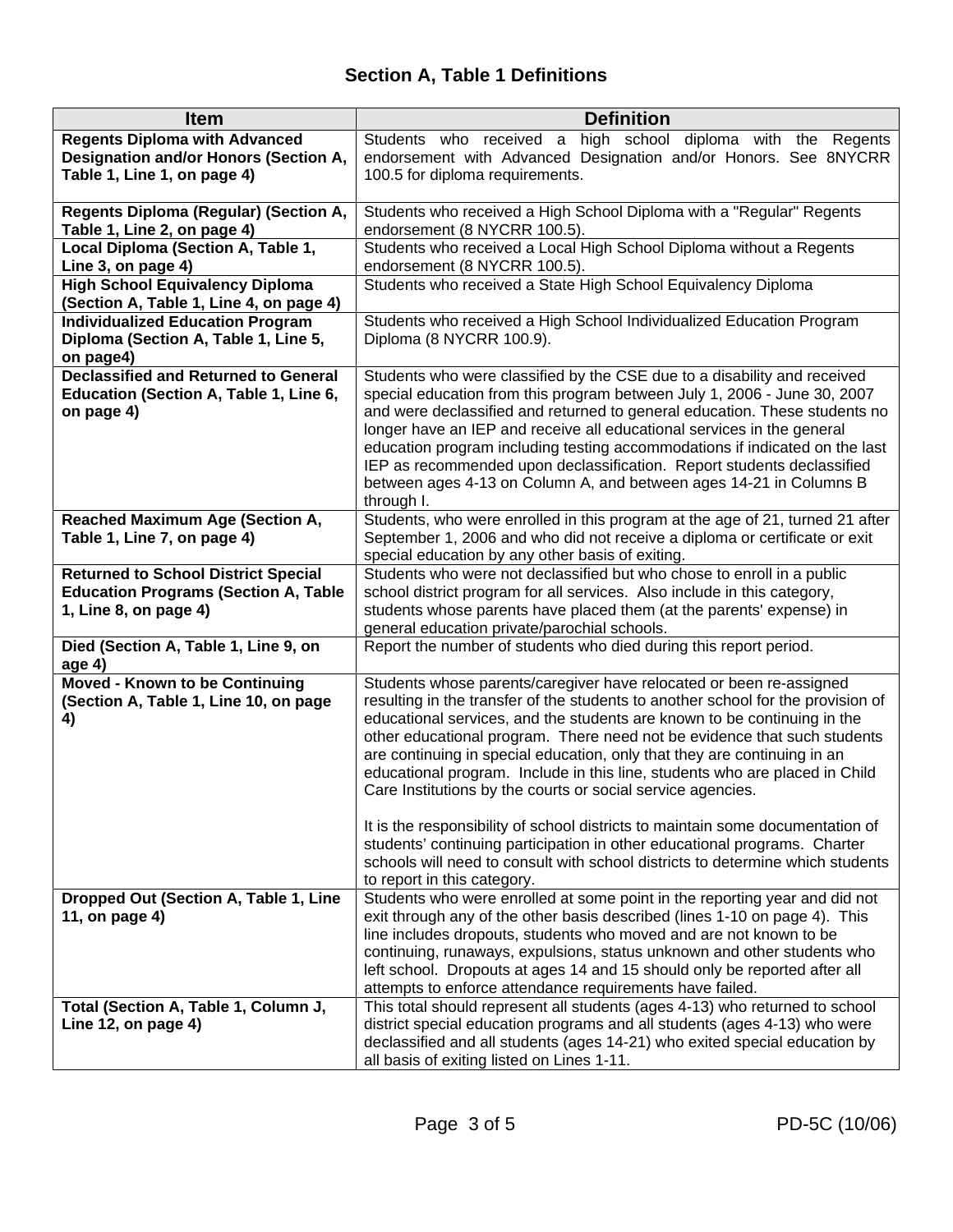# **Section A, Table 1**

## **Report of School-Age Students with Disabilities Exiting Special Education or Returned to School District (Ages 4-21) July 1, 2006 to June 30, 2007**

|                                                                        | A      | $\mathbf B$     | C  | D  | Е                          | F  | G               | H  |              | J     | K                        |                        | M                                    | N                     | $\mathbf O$                             | P                                               | $Q^*$           |
|------------------------------------------------------------------------|--------|-----------------|----|----|----------------------------|----|-----------------|----|--------------|-------|--------------------------|------------------------|--------------------------------------|-----------------------|-----------------------------------------|-------------------------------------------------|-----------------|
|                                                                        |        |                 |    |    | Age as of December 1, 2006 |    |                 |    | <b>Total</b> |       |                          | <b>Race/Ethnicity</b>  |                                      |                       |                                         |                                                 |                 |
| <b>Basis of Exit</b>                                                   | $4-13$ | $\overline{14}$ | 15 | 16 | 17                         | 18 | $\overline{19}$ | 20 | 21           | (A-I) | Amer. Ind.<br>Alas. Nat. | Asian/Pac.<br>Islander | Black (not of<br>Hispanic<br>origin) | Hispanic<br>or Latino | White (not<br>0f<br>Hispanic<br>origin) | Multi-<br>Racial (not<br>of Hispanic<br>origin) | (Total<br>$K-P$ |
| 1 Regents Diploma with<br>Advanced Designation and/or<br><b>Honors</b> |        |                 |    |    |                            |    |                 |    |              |       |                          |                        |                                      |                       |                                         |                                                 |                 |
| 2 Regents Diploma (Regular)                                            |        |                 |    |    |                            |    |                 |    |              |       |                          |                        |                                      |                       |                                         |                                                 |                 |
| 3 Local Diploma                                                        |        |                 |    |    |                            |    |                 |    |              |       |                          |                        |                                      |                       |                                         |                                                 |                 |
| 4 High School Equivalency<br>Diploma                                   |        |                 |    |    |                            |    |                 |    |              |       |                          |                        |                                      |                       |                                         |                                                 |                 |
| 5 Individualized Education<br>Program Diploma                          |        |                 |    |    |                            |    |                 |    |              |       |                          |                        |                                      |                       |                                         |                                                 |                 |
| 6 Declassified and Returned to<br><b>General Education</b>             |        |                 |    |    |                            |    |                 |    |              |       |                          |                        |                                      |                       |                                         |                                                 |                 |
| 7 Reached Maximum Age                                                  |        |                 |    |    |                            |    |                 |    |              |       |                          |                        |                                      |                       |                                         |                                                 |                 |
| 8 Returned to School District<br>Special Education Programs            |        |                 |    |    |                            |    |                 |    |              |       |                          |                        |                                      |                       |                                         |                                                 |                 |
| 9 Died                                                                 |        |                 |    |    |                            |    |                 |    |              |       |                          |                        |                                      |                       |                                         |                                                 |                 |
| 10 Moved - Known to be<br>Continuing                                   |        |                 |    |    |                            |    |                 |    |              |       |                          |                        |                                      |                       |                                         |                                                 |                 |
| 11 Dropped Out                                                         |        |                 |    |    |                            |    |                 |    |              |       |                          |                        |                                      |                       |                                         |                                                 |                 |
| 12 Total - Lines 1-11                                                  |        |                 |    |    |                            |    |                 |    |              |       |                          |                        |                                      |                       |                                         |                                                 |                 |

\*The number of students reported in Column Q on each Line must be equal to the number of students reported in Column J on each Line.